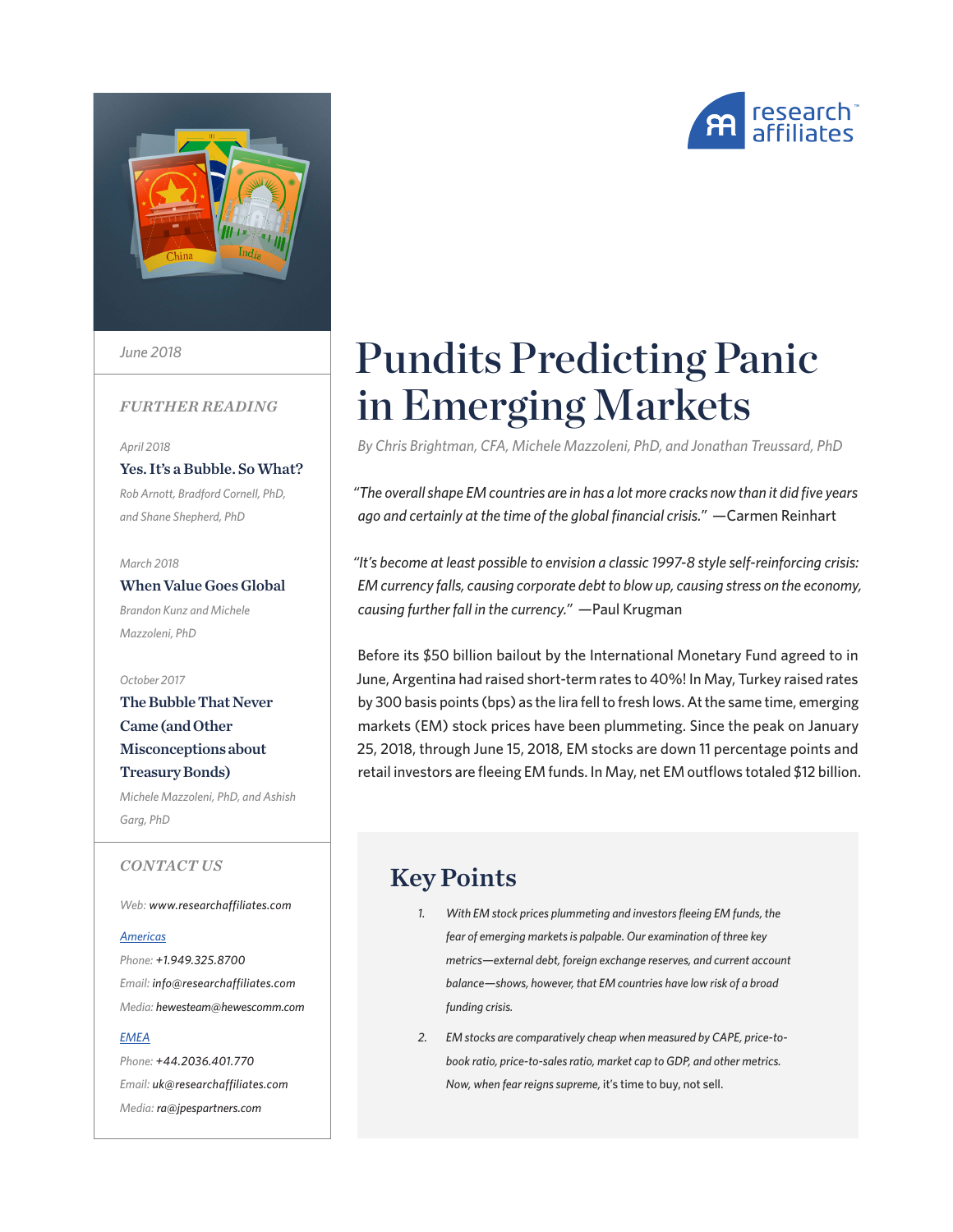*We feel the fear.* To decide if we ought to abandon our EM equity positions, we examine the risk of a broad EM funding crisis with our frontal cortex rather than with our limbic system. Is the panic peddled by pundits today justified? We think not, for several reasons: First, the global economy has become more stable. Second, EM countries have become wealthier and financially healthier. Third, countries that are under threat, and thus making headlines, compose only a small fraction of the value of EM equity markets. Fourth, the relative valuation of EM stock markets is discounting quite a bit of bad news, especially relative to the valuations of US stocks. And fifth, the instinctive reaction to a 10% correction in the US market is to "buy the dip," while the instinctive reaction to a similar decline in EM is contagious fear.

First, let's start with some good news too often ignored by the media. The global economic landscape, as indicated by almost all measures, has steadily and cumulatively progressed over the decades. For a book-length discussion of global progress on a broad range of topics, we recommend one of our recent favorites, *Enlightenment Now* by Steven Pinker.

Since the 1980s, the global poverty rate has declined steadily from over 30% to 10%. Inflation has trended downward from double digits to the low single digits. With the notable exception of the global financial crisis, banking, currency, and sovereign debt crises have also been on the decline. In short, the world is more stable today than during episodes of EM risk contagion from decades past.

EM countries have become much wealthier. Since 2000, China's real GDP per capita in purchasing power parity (PPP) terms has grown by 60%, India's by 41%, Korea's



Source: Research Affiliates, LLC, based on data from the World Bank and the International Monetary Fund (Valencia and Laeven, 2012).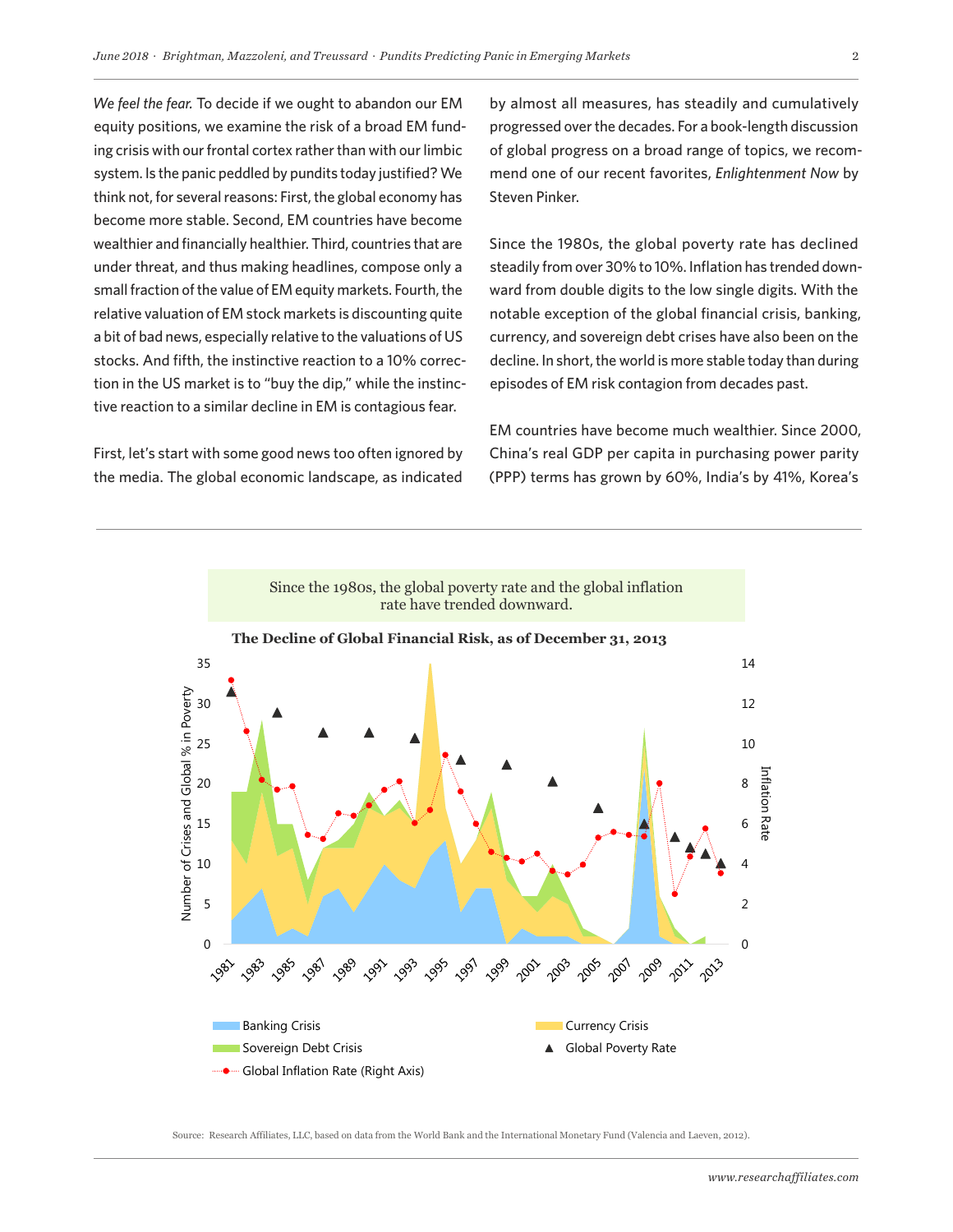

Source: Research Affiliates, LLC, based on data from the World Bank. Note: The countries appear in the key (left to right across the rows) in order of their endpoint on the chart. The countries are Czech Republic (CZE), Thailand (THA), Malaysia (MYS), Russia (RUS), China (CHN), Philippines (PHL), South Korea (KOR), Poland (POL), Brazil (BRA), Mexico (MEX), Chile (CHL), India (IND), South Africa, (ZAF), Indonesia (IDN), Turkey (TUR), and Argentina (ARG).

## *"EM countries have become wealthier and financially healthier."*

by 24%, and Taiwan's by 22%. In contrast, Italy's real GDP per capita contracted by 1%, and those of Germany, Japan, Great Britain, and the United States expanded by about 7%–8%. EM countries have steadily shored up their finances. Foreign exchange (FX) reserves have grown as EM countries have become wealthier. Currently, the average reserve level approaches 25% of GDP, having more than tripled since 1960.

Some pundits point to seemingly bad news derived from the good news. Higher levels of government spending and increased debt are no cause for alarm. As countries

become wealthier, they provide their residents with more government services and develop deeper capital markets. Any use of the above content is subject to all important legal disclosures, disclaimers, and terms of use found at

> The most compelling reason not to fret about media chatter asserting elevated risk of an EM funding crisis is that the largest EM equity markets are not at risk of a funding crisis. Russia provides an illustrative example. Yes, its military adventures in neighboring countries (and the Middle East) dissipate financial and human capital, while its meddling in other countries' elections subject it to sanctions. These dubious activities do not, however, create the risk of a funding crisis. Russia does not need to borrow from abroad to finance its consumption and investments. It sells more in oil and gas to its European neighbors than it buys in goods from the rest of the world. With little external debt, ample FX reserves, and a large current account surplus, the risk of a Russian financial crisis is remote (especially with the price of oil hovering between \$60 and \$80 a barrel).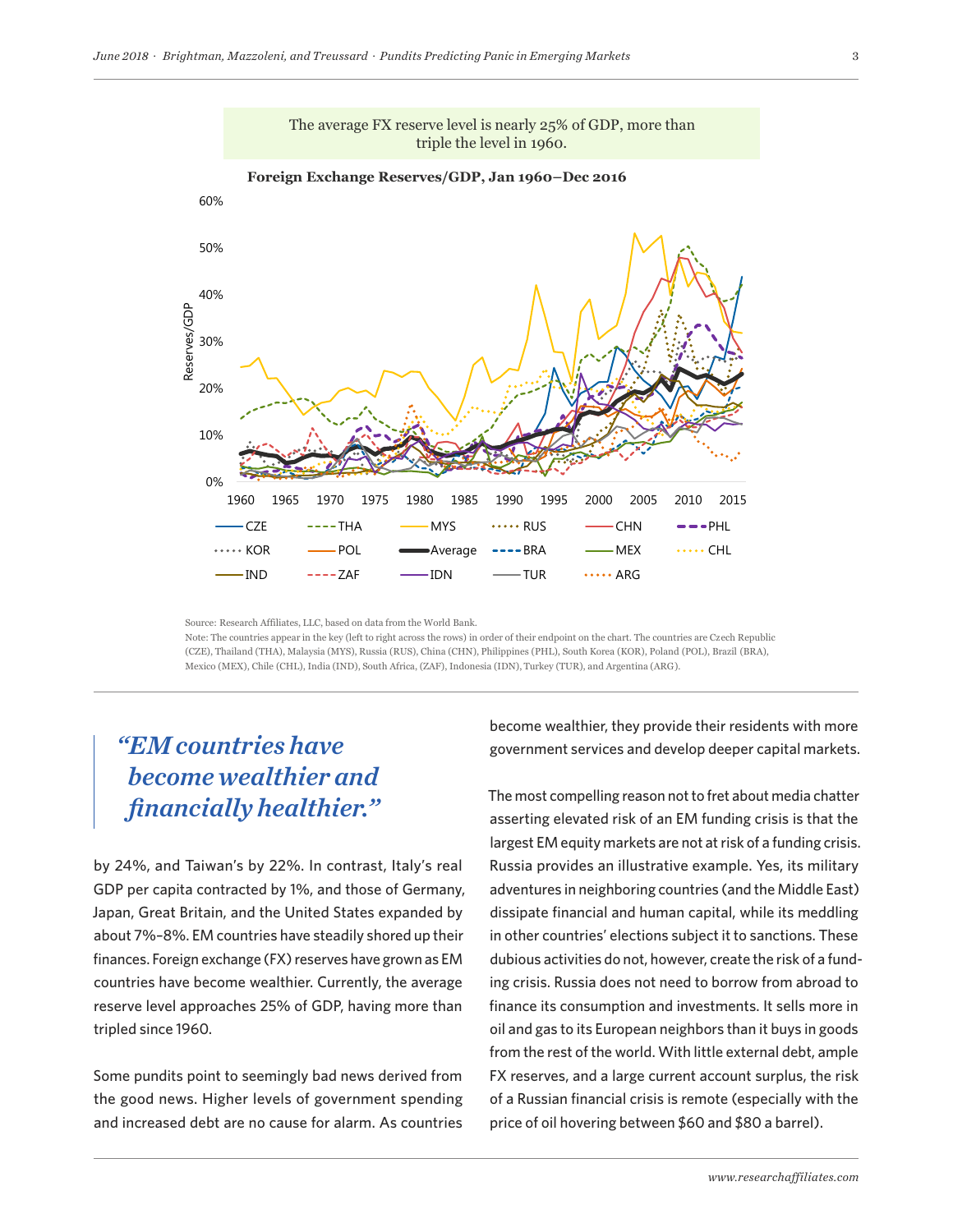

Source: Research Affiliates, LLC, based on data from the World Bank.

Note: ARG is Argentina, AUS is Australia, AUT is Austria, BEL is Belgium, BRA is Brazil, CAN is Canada, CHE is Switzerland, CHL is Chile, CHN is China, COL is Colombia, CYP is Cyprus, CZE is Czech Republic, DEU is Germany, DNK is Denmark, ESP is Spain, EST is Estonia, FIN is Finland, FRA is France, GBR is Great Britain, GRC is Greece, HKG is Hong Kong SAR, IRL is Ireland, IND is India, ISL is Iceland, ISR is Israel, ITL is Italy, JPN is Japan, KOR is South Korea, LTU is Lithuania, LUX is Luxembourg, LVA is Latvia, MEX is Mexico, MYS is Malaysia, NLD is Netherlands, NOR is Norway, NZL is New Zealand, PHL is Philippines, POL is Poland, PRT is Portugal, ROU is Romania, RUS is Russia, SVK is Slovak Republic, SVN is Slovenia, SWE is Sweden, THA is Thailand, TUR is Turkey, TWN is Taiwan, USA is United States, and ZAF is South Africa.

Argentina and Turkey, understandably, are much in the The current account news. Yet these countries are nearly irrelevant for EM equity investors. Argentina is no longer classified as an emerging market, and Turkey's equity market represents less than 1% of all EM stock markets. So, let's take a look at the countries that do matter for those of us invested in EM equities.

We assess the risk of a funding crisis by examining three key metrics: external debt, FX reserves, and current account balance. External debt may need to be refinanced if foreign investors lose confidence in a country's credit. FX reserves provide the immediate liquidity to repay the external debt.

## *"The largest EM equity markets are not at risk of a funding crisis."*

The current account measures whether the risks of external debt and FX reserves are likely improving or worsening.

China, Korea, Taiwan, India, and Russia, each in its own way presents political or economic risks—that's what makes them emerging markets. How much of that risk is unknown to the market? How much is fully priced into these nations' valuations? According to our analysis, none presents any measurable risk of a funding crisis. All have low external-debt-to-GDP ratios and ample FX reserves, and most run current account surpluses. (India runs an immaterial current account deficit.) Together, these large, low-crisis-risk markets compose about 60% of the MSCI Emerging Markets Index.

Brazil, Mexico, and South Africa run current account deficits, but also have low external debt to GDP paired with healthy FX reserves. These three countries, which display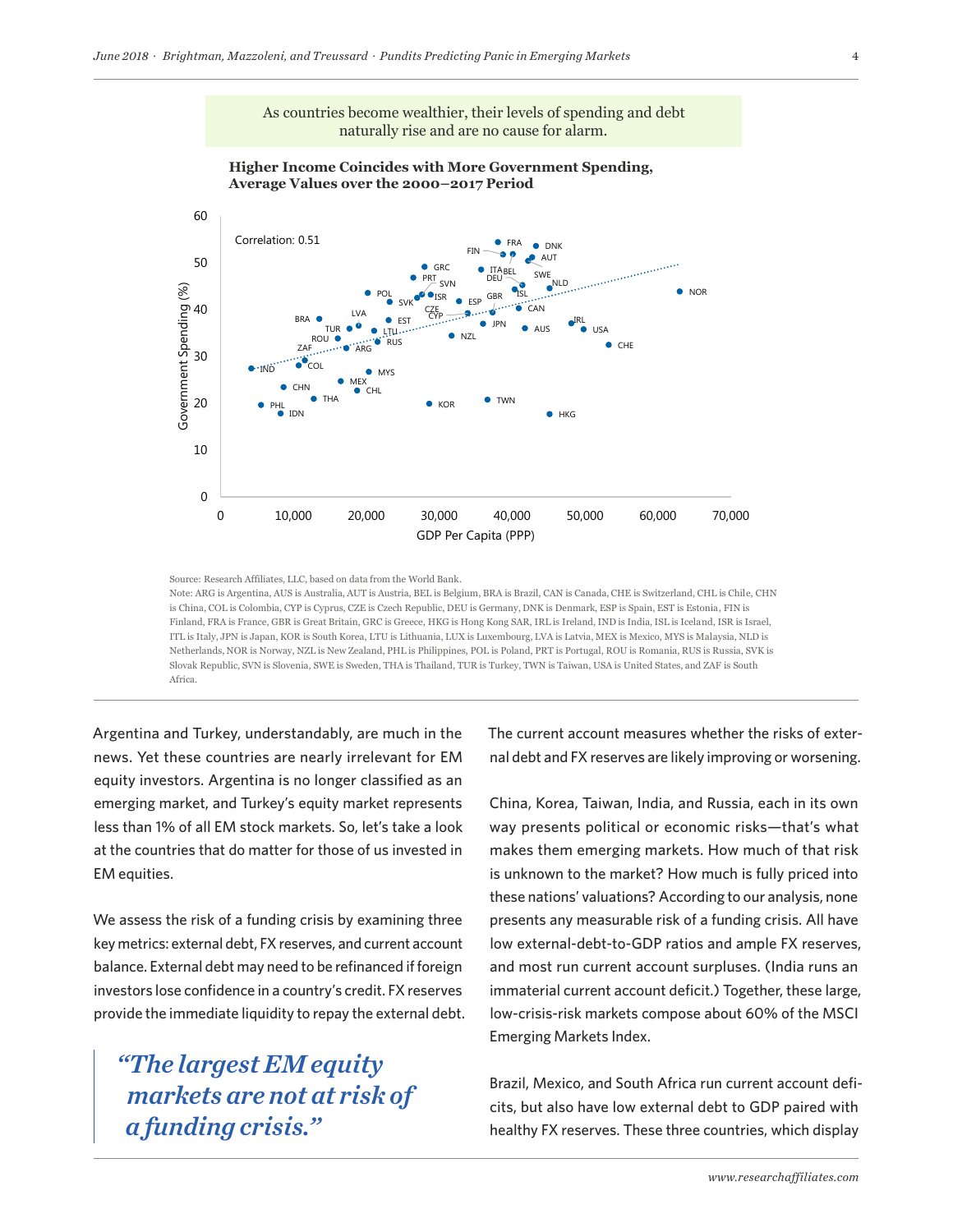*"…even after EM stocks have delivered nearly a 100% total return from [the 2016 EM] lows, they remain comparatively cheap..."*

modest risk, compose 15% of the MSCI Emerging Markets Index. A few countries, including, notably, Turkey and Indonesia, seem at more material risk with high external debt, low FX reserves, and significant current account deficits. These markets, however, are only a small fraction of the total EM equity market.

Interestingly, the United States fares poorly on the three crisis risk measures we analyze. External debt to GDP is higher than in the worst EM countries, and we run a persistent current account deficit. But with great wealth and the world's reserve currency, the United States seems in no immediate danger of a funding crisis. Longer-term, as government deficits are heading to over 100% of GDP, complacency seems ill advised.

Let's recap the risks. Less than 20% of the MSCI Emerging Markets Index seems at elevated risk of a funding crisis. Another 20% faces moderate risk. The largest markets, representing 60% of the EM equity asset class, face little if any risk of a funding crisis.

As investors, we assess risk relative to prospective return. Is EM risk underpriced, priced about right, or are these markets cheap? Prior to the 1997–1998 EM funding crisis, the EM CAPE (cyclically adjusted priceto-earnings ratio) was trading at a premium to the US CAPE. Today, the EM equity markets are priced at less than half of the US CAPE. With only a few small markets at any material risk of crisis, EM equity markets seems to provide fair compensation for their risks. With a CAPE over 30x, the US equity market seems the riskier bet when comparing risk to forward-looking expected returns.



Source: Research Affiliates, LLC, based on data from FactSet.

Note: The percentages will not sum to 100% because undefined securities or countries with low allocations are excluded. For instance, countries not shown in the chart include Qatar, Colombia, Hungary, Czech Republic, Egypt, Peru, and others.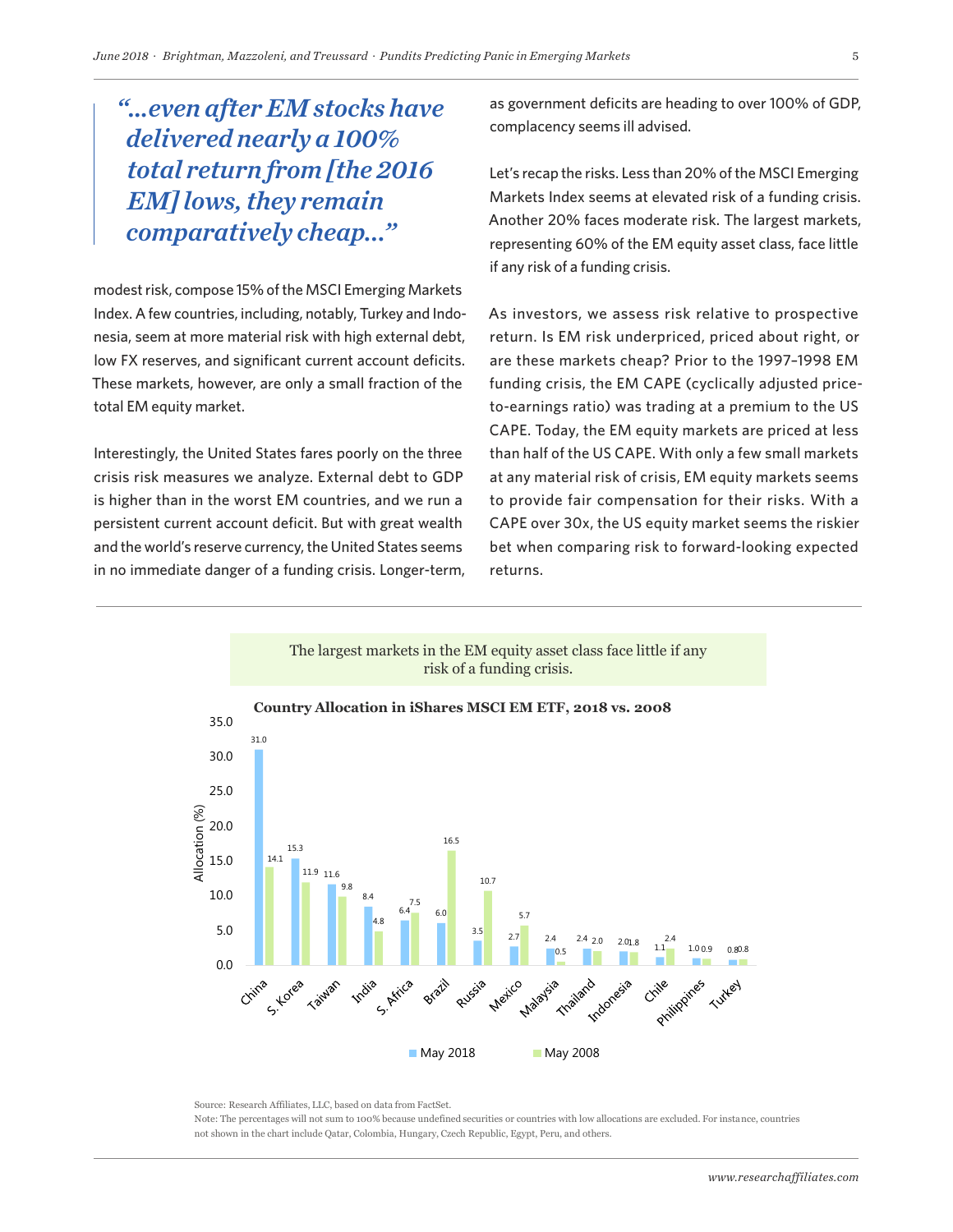

Data as of 05/31/2018

https://researchaffiliates.com/aai

Source: Research Affiliates, LLC, Asset Allocation Interactive Tool.

Note: All data presented herein and on the Asset Allocation Interactive website are estimates and are based on simulated portfolios computed by Research Affiliates, LLC, and do not reflect the performance of any product or strategy. The data are based upon reasonable beliefs of Research Affiliates, LLC, but are not a guarantee of future performance. Forward-looking statements speak only as of the date they are made and Research Affiliates, LLC, assumes no duty to and does not undertake to update forward-looking statements. Forward-looking statements are subject to numerous assumptions, risks, and uncertainties, which change over time. Actual results may differ materially from those anticipated in forwardlooking statements. Please refer to disclosures.

Finally, we are impressed by investors' hasty and fearful poised to tumble. A reaction to a modest correction in EM stocks. Contrast that crash on the to the minimal fear of a US correction since the market's fast rebound off the summer 2011 correction in the wake of the US debt downgrade. The "buy on dips" mantra is classic rhetoric in mid- to late-cycle bull markets; the "get me outta here" reaction is the standard response during mid-cycle bear markets through early-cycle bull markets. EM investors are behaving exactly opposite to what relative valuations are indicating. But EM investors are in good company. Polls of economists have reliably shown that 90% to 100% will forecast rising long-bond yields just when rates are

poised to tumble. And Krugman, who predicted a market crash on the evening Trump won the election, now forecasts a rather catastrophic environment for emerging markets.

Fear of emerging markets seems more elevated today than at any time since the early 2016 EM lows. Remarkably, even after EM stocks have delivered nearly a 100% total return from those lows, they remain comparatively cheap when measured by CAPE, price-to-book ratio, price-to-sales ratio, market cap to GDP, and other metrics. When the risks and the bad news are well known to the market and fear reigns supreme, *it's time to buy, not sell*.